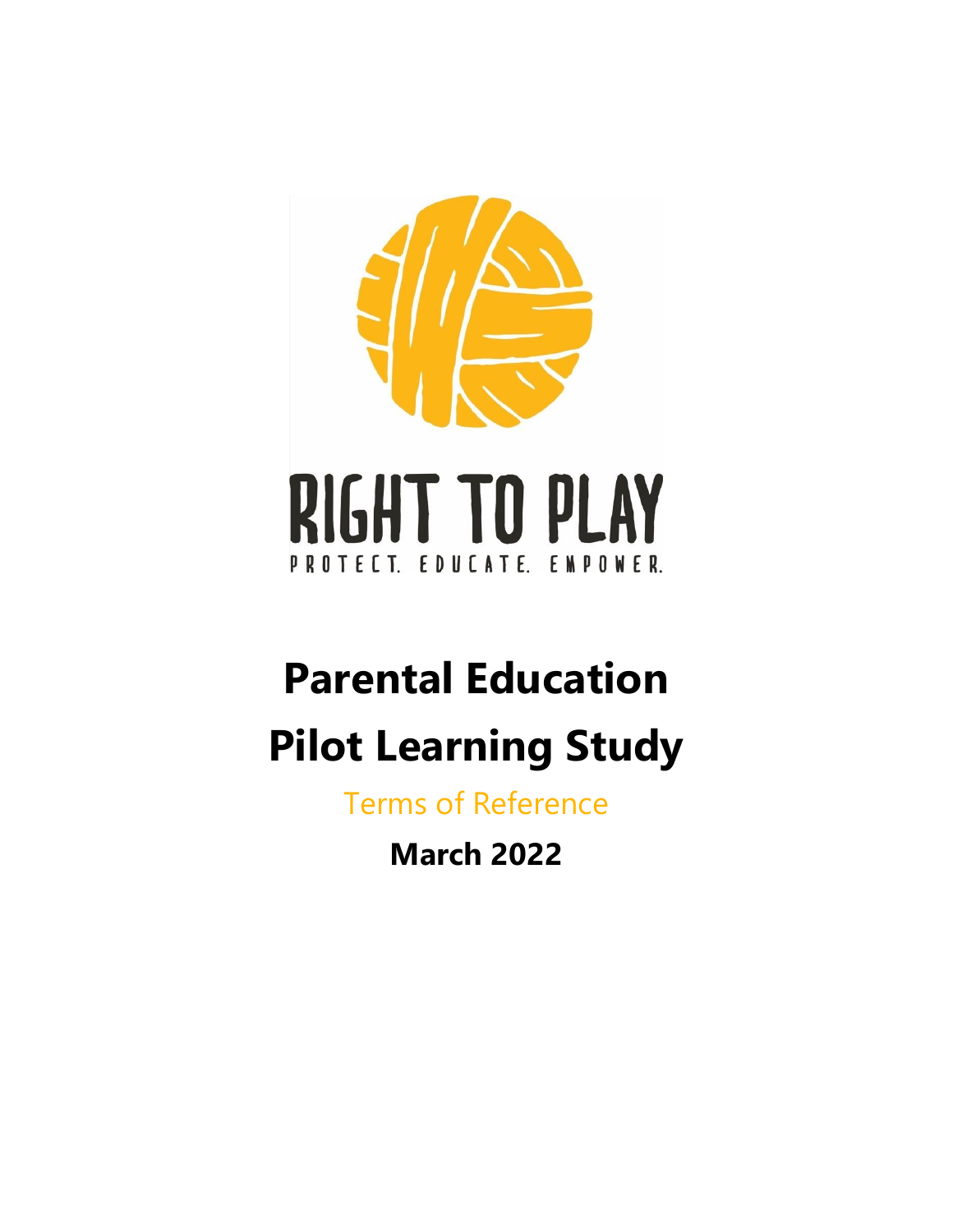# **1. Right To Play International**

Right To Play is a global organization committed to improving the lives of children and youth affected by conflict, disease, and poverty. Established in 2000, Right To Play has pioneered a unique play-based approach to learning and development which focuses on quality education, life skills, health, gender equality, child protection and building peaceful communities. With programming in 16 countries, Right To Play transforms the lives of more than 2.3 million children each year, both inside and outside of the classroom. In addition to our work with children, Right To Play advocates with parents, local communities, and governments to advance the fundamental rights of all children.

Right To Play is headquartered in Toronto, Canada and in London, UK and has operations in North America, Europe, the Middle East, Africa, and Asia. Our programs are facilitated by more than 600 international staff and 31,900 local teachers and coaches. For more information, follow @RightToPlayIntl and visit [www.righttoplay.com.](http://www.righttoplay.com/)

Since as early as 2006, Right To Play has delivered play-based programming to improve access, quality and systems for early childhood care and education. Programs operate in both development and humanitarian settings, in formal pre-primary/kindergarten settings, community-based centers and homes across many of its operating countries. Activities have focused mainly on training of pre-primary teachers, school leadership, higher education tutors and government officials, as well as on providing technical assistance to education ministry partners for the integration of play-based learning into early learning policy, national curriculum frameworks, training plans and teacher subject guides.

Research has established that play is integral to healthy child development. Play is how children naturally learn, develop and have wellbeing. Through play, young children develop social emotional skills and early literacy and numeracy, that prepare them for healthy development and functioning in adulthood, and are the building blocks for success in school. Our programs are grounded in our holistic child development framework which includes four domains of child development: (i) physical well-being, (ii) cognitive functioning, (iii) social and emotional learning, and (iv) language, literacy and numeracy. Our approach to play-based learning is underpinned by the continuum of play, and holistic and developmentally appropriate, child-centered pedagogy.

Collaboration with families and caregiver communities is critical for supporting child development and learning. We aim to promote caregiver's engagement in school, strengthen their understanding of the value of play in pre-primary education and at home, and support them to confidently use play at home strengthen relationships with their children, to promote early learning and social emotional development. This aim of this consultancy is to further this component of our work, as part of a pilot program.

### **2. Program Overview**

The LEGO Foundation's Build Back Better program (January 2022 – March 2023) supports interventions in psychosocial wellbeing (PSS) and education across six countries. The program is composed of six different pilot interventions, each with a specific timeline, results framework and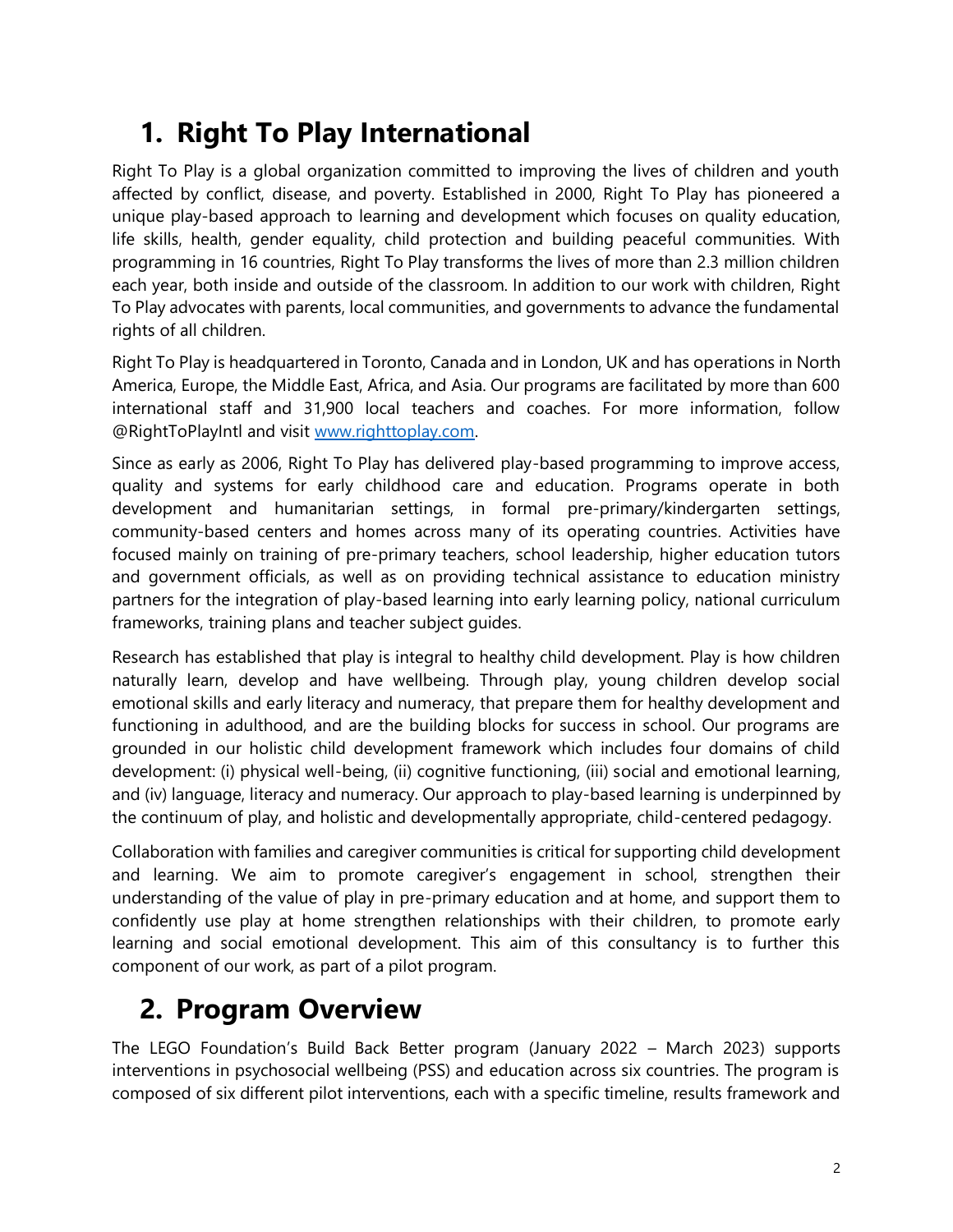MEL approach, as further outlined below. Despite the short timeframe of the program, it has an ambitious learning agenda, as the design foresees the roll-out of two RCTs and four effectiveness studies.

Build Back Better is enabling Right To Play to strengthen the impact of learning through play amongst parents, caregivers, teachers, children and Ministries of Education. We are doing this through two parallel lines of work. On the one hand, we are developing, piloting and scaling up five open-sourced global learning through play resources across 5 different RTP countries. These include: 1) P.O.W.E.R, a collection of 120 games to foster collaborative play; 2) PACT, a childcentred play-based resource to promote psychosocial wellbeing among children affected by adversity; 3) Music for Emergencies, a package of games to teach children technical music skills as a way to enhance socio-emotional and leadership skills; 4) Move to Improve, a resource that focuses on the link between cognitive processes and psychomotor skills through the use of play; and 5) Parenting Education, a resource that will support the delivery of at home learning for preprimary children through the use of play. On the other hand, through the BBB project, RTP is developing an integrated technical assistance model to support Ministries of Education to integrate play-based learning. In Sierra Leone, and in partnership with BRAC and the Ministry of Basic and Senior Secondary Education (MBSSE), we are identifying opportunities to integrate play into their policy and practice.

The parenting education resource will be piloted in Uganda and Tanzania, and Right To Play is seeking to procure the services of an independent Learning Partner to help inform the implementation of the Parental Education project by supporting evaluation efforts. We foresee the contract as including a (i) baseline; and (ii) endline.

The Parental Education project will focus on testing **different channels for parental education**  on the importance of play as part of early childhood development (ECD). Engaging with parents will serve as a mechanism to improve learning outcomes and social-emotional wellbeing of children.

The Parental Education pilot focuses on developing a parenting education package, "Play to Grow", to be used with parents (facilitated by parental educators) to support their children (3-5 years old) to develop early reading, numeracy and SEL (Social Emotional Learning) skills using responsive parenting and play-based learning. The pilot aims to reach parents of children who belong to the school community of RTP partner schools in the two countries.

Key activities include a training of parent educators, training led by parent educators in community or schools settings, home visits by parent educators, parent support group sessions and a radio programme distributed through radio partners. Due to its early stages of development and the short duration of the program, this first iteration of the parental resource pilot will focus only on short and medium-term outcomes:

#### *Short-term outcome areas:*

- Changes in facilitators' capacities to lead parental education sessions (measuring the effectiveness of the training tool and approach)
- Changes in parents' knowledge and awareness throughout implementation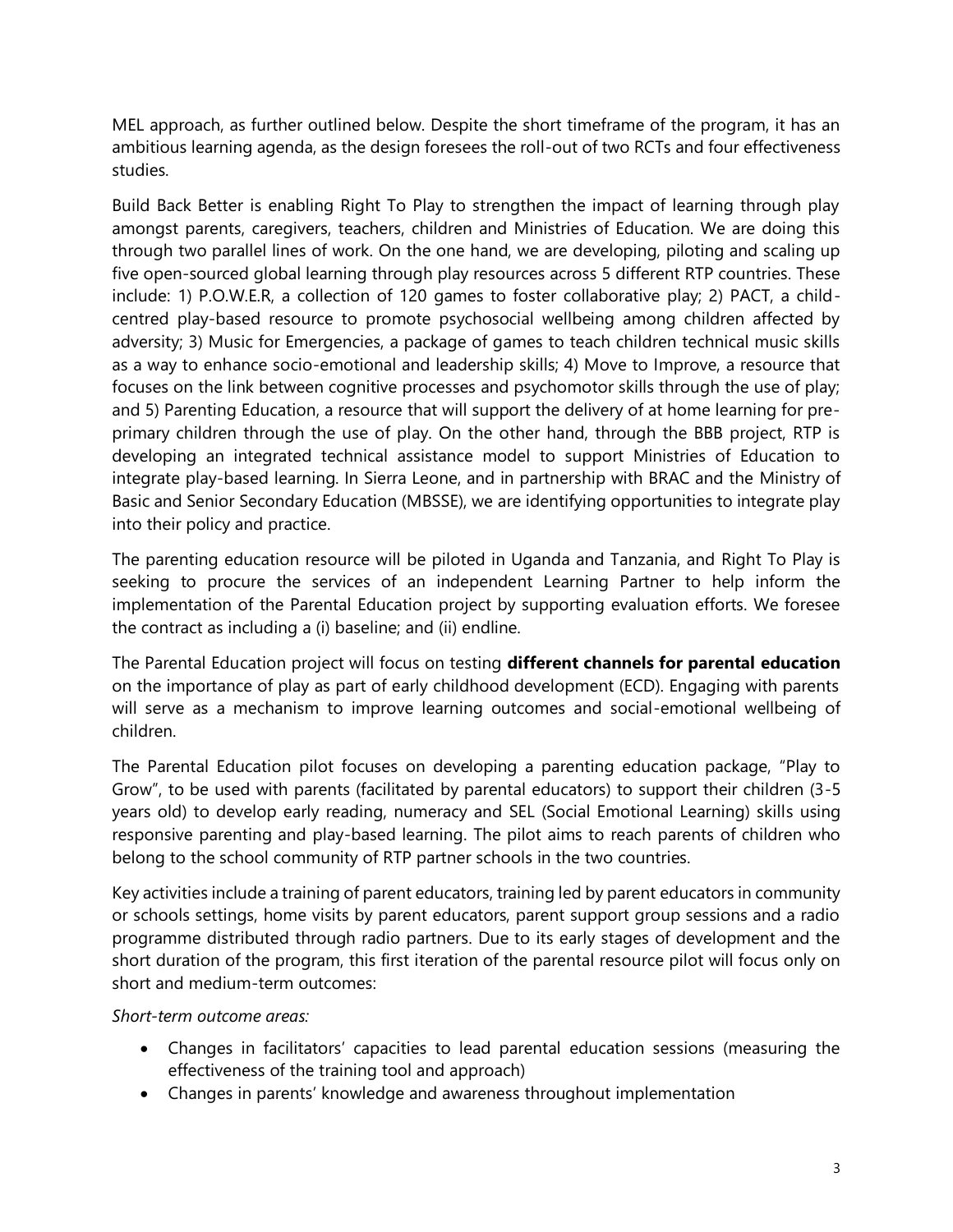- Changes in parents' access to and engagement in peer support systems
- Changes in parents' time spent playing with children on a weekly basis

*Medium-term outcome areas:* 

- Changes in parents initiating playful activities and learning
- Changes in parent-child interactions
- Changes within the home environment
- Changes in children's behaviour (TBD further with Learning Partner)

In future iterations of piloting efforts, measurement efforts will include also include longer-term outcome-level changes, including changes in Social Emotional Learning, school readiness, changes in wellbeing of children and caregivers, and changes in ECD outcomes and learning.

Following the pilot, the parental education component is going to be scaled-up as a resource that can support broader parenting programs implemented by Right To Play. The long-term plan for the resource (outside of the scope of this project) is for it to be applicable to all contexts where Right To Play operates. The global resource being developed will be a starting point for contextualization, which will require further research and iteration in later stages.

### **3. Purpose of Consultancy**

Right To Play is seeking to procure the services of an independent Learning Partner, to help inform programme implementation through a project evaluation using mixed-methods. The Learning Partner will lead a baseline and endline evaluation to assess short-term and medium-term outcomes outlined above. The evaluation will engage caregivers, parent educators, facilitators, trainers and community leaders. The selected consultant will work closely with the Global MEL team and the Tanzania and Uganda Country Offices.

The Learning Partner will lead the baseline in June – July 2022. The final evaluation is expected to take place in February - March 2023.

In **Uganda**, the project will be implemented in Adjumani and Isingiro, targeting host refugee communities from South Sudan and Rwanda in rural settings, and Kampala as an urban setting. The intervention will be in 41 ECD centres across the three locations (18 in Adjumani, 18 in Isingiro and 5 in Kampala). A total of 120 parent educators will be selected and trained.

In **Tanzania**, Parental Education is likely to be implemented in 50 ECD centres across four districts: Ubungo (Dar es Salaam), Serengeti (Mara), Kibondo and Kasulu (Kigoma). Across these three regions, 150 parent educators will be selected and trained on the Parenting Education Resource. In Kiigoma, the project will be targeting host communities.

In both countries, parent educators will deliver bi-monthly parenting education sessions, bimonthly parent support group sessions as well as one monthly home visit. One radio message will be selected and aired each month.

The primary objectives of the consultancy are as follows:

• Review all project documents, including the MEL plan and Parental Education resource;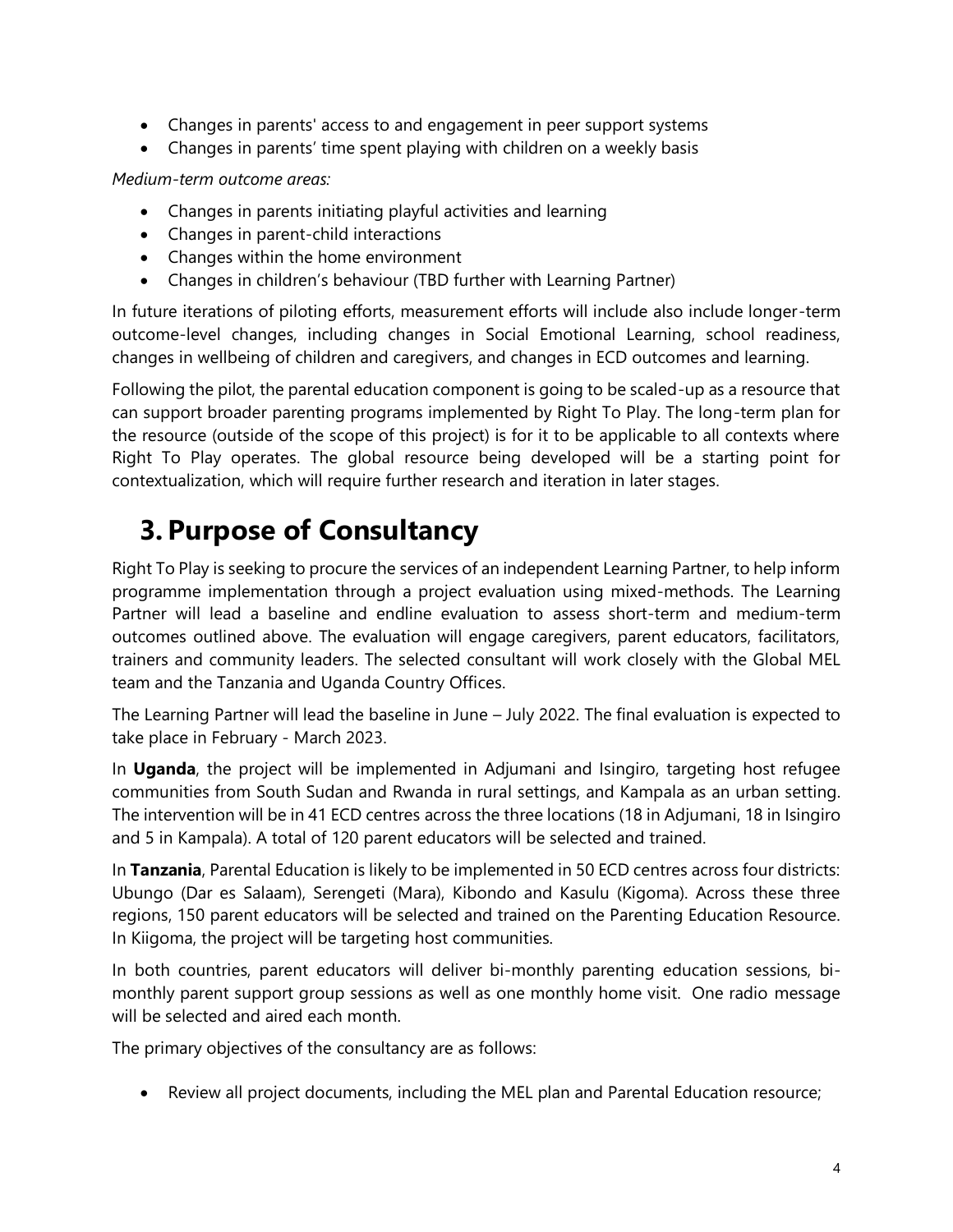- Review and test the project's Theory of Change;
- Produce a rigorous evaluation framework design, including an analytical framework which can be used for the entire evaluation;
- Review, refine and/or develop reliable and valid survey and other measurement instruments;
- Report the baseline starting points and endline achievements against the project's intended short-term outcomes;
- Inform realistic and achievable targets that are grounded within the local context;
- Produce evidence which facilitates discussion and learning regarding program best practices among project participants, community members, Right To Play staff, partners and institutional stakeholders, supporting improvement and iteration of the resource for further scale-up in Uganda and Tanzania; and
- Produce evidence that facilitates lesson learning so that the resource can be contextualized and applied in other countries where Right to Play is active.

For this purpose, the project is currently seeking a consultancy firm to design and implement a learning study of the Parental Education project. The consultancy firm will be expected to generate strong evidence and learning throughout the project's lifetime, to help inform program decisionmaking and organizational learning.

# **4. Methodology**

The Learning Partner will lead a baseline study using a mixed-methods approach that will enable the project to assess its starting point, from a measurement perspective. This will serve as a key reference for the endline evaluation, particularly with regards to methods and sampling. The evaluation must employ methods relevant to the program's measurement framework and evaluation questions. The methodology will be further refined by the Learning Partner in collaboration with Right To Play.

The Final Evaluation will take place at the end of the project between February and March 2023. The final evaluation will provide a strategic review of the project's performance and progress against results and outcomes.

The Learning Partner is expected to work closely with the Right To Play Uganda and Tanzania teams and Global MEL to successfully conduct all field work. The evaluation approach must follow OECD-DAC evaluation criteria. All phases will require the analysis of data collected and the production of a report. The Learning Partner will deliver products for external dissemination, with incorporated and integrated feedback from relevant program staff.

### **Data Collection Tools**

The evaluation design framework will consist of a toolkit with relevant tools to measure the program's short and medium-term outcome-level indicators and to adequately answer the research questions posed. Existing tools will be critically reviewed while new ones will be developed. All tools must be translated into local languages, as required. The list of tools that will need to be revised and/or developed may include, but is not limited to: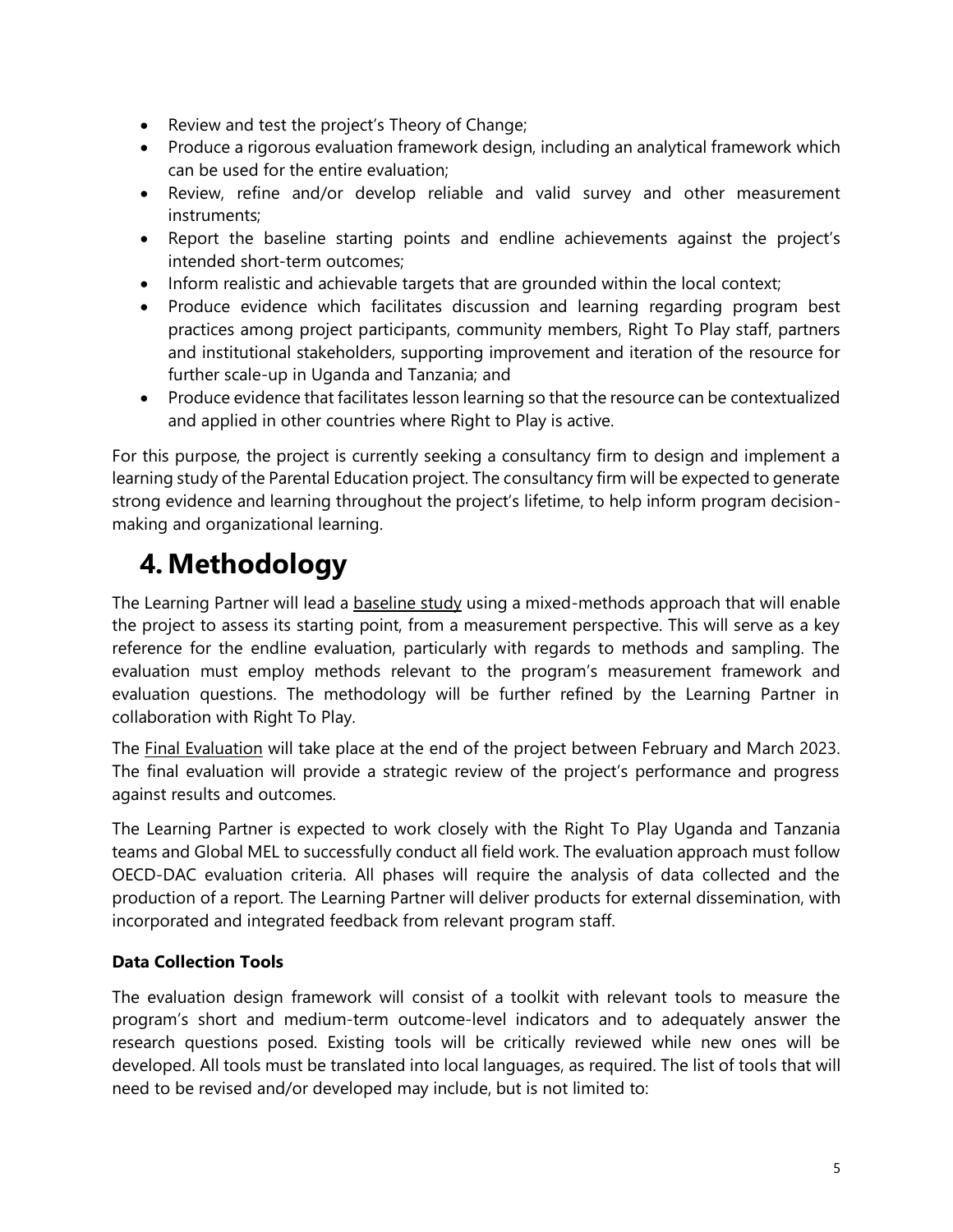- 1. Parent Educators survey and pre-post training tests
- 2. Caregiver survey
- 3. Focus Group Discussions and Key Informant Interviews (with facilitators, trainers, caregivers, community leaders and others as relevant)

The research planning process will entail an in-depth training of the data collection team (enumerators, translators, etc.), hired and managed by the Learning Partner. The training will include piloting of the instruments to ensure satisfactory reliability and validity. Tools will subsequently be refined after training and prior to data collection.

#### **Data Analysis**

Data will be analyzed both quantitatively and qualitatively. The evaluation partner will submit an analytical framework as part of the evaluation design process, which will detail the specific analytical methodology that will be used to produce results for each indicator measured and each research question posed. The consultant is encouraged to utilize analytical software to analyze both the quantitative (e.g., Excel, SPSS, STATA, R), and qualitative (e.g., NVivo, Atlas.Ti) data. Outputs from data analysis will be submitted as part of the deliverables, as will the scripts (or list of commands) with clear notes and guidance, particularly for quantitative data analyzed (in SPSS, STATA, R).

### **5. Scope of Work and deliverables**

Following awarding of the contract, inception meetings and initial planning conversations, the Learning Partner's tasks will be as follows:

- 1. Background research on the Parental Education project and Right To Play's approach (through program documents provided by Right To Play).
- 2. Prepare an inception report outlining the measurement approaches and methodologies to be employed in executing the assignment. This should include:
	- a. A detailed data collection work plan that includes:
		- i. Data collection logistics and schedule
		- ii. Data collection manual including data collectors' training guide
		- iii. Enumerator training materials and presentations
	- b. Description of qualitative and quantitative sampling, including sampling approach, sample size, power, and confidence intervals.
	- c. Detailed methodology of how to collect, triangulate and summarize the primary and secondary data of both quantitative and qualitative nature. This will include draft versions of all data collection tools to be used in the baseline study in English, Kiswahili, and other local languages, as required.
	- d. Detailed quality assurance protocols to guide data collection/entry, including spot checking protocols.
	- e. Description of gender responsive approaches that will be integrated into the study.
	- f. Description of data analysis processes, including use of data analysis software.
	- g. Detailed indicator protocols that include indicator definitions, data sources, and calculation formulas.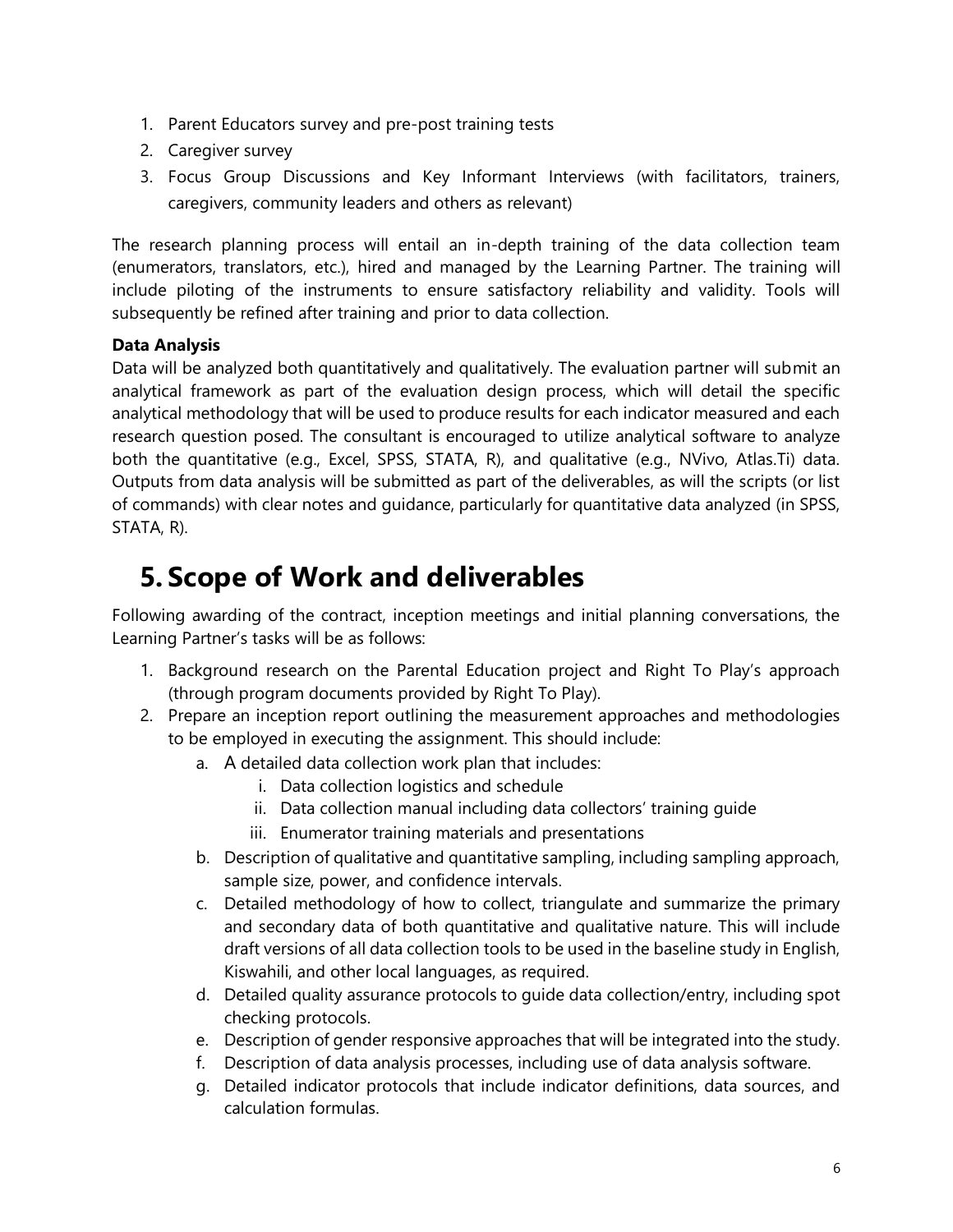- h. Due to COVID-19-related health and safety considerations, consultancy firms based outside of Uganda and Tanzania should prepare for remote management of the data collection process. If international consultants are not able to travel to Uganda or Tanzania for this assignment, they will be responsible to partner with local data collection firms and provide remote management, training, and quality assurance.
- 3. Take a lead role in developing, revising, adapting, translating, and piloting various data collection tools (both qualitative and quantitative) to be used for the baseline and final evaluation as per the agreed methodology, including pre-testing and piloting of tools for linguistic and cultural appropriateness. The Learning Partner will be responsible for all costs associated with planning, training, data collection, quality assurance and reporting, including travel, printing, translations, mobile devices, and training venue(s) and materials.
- 4. Develop enumerator training materials, including presentations and manuals.
- 5. Actively participate in regular meetings with Right To Play to consult on evaluation plan, methodology and timeframe, discussing results and findings and agreed recommended follow-up actions.
- 6. Manage the data collection processes, providing support, supervision and monitoring of data collection and storage. This includes ensuring the credibility of field data collected by interviewers.
- 7. Collect data using mobile devices. All tablets, power banks, and other necessary equipment should be provided by the evaluation partner.
- 8. For each deliverable, compile a comprehensive first draft report based on the field research findings, using a Right To Play report template, and revise report based on feedback from Right To Play and its partners.
- 9. Preliminary findings for all deliverables will be shared with program staff and relevant stakeholders through data validation workshops.
- 10. Prepare and submit a report for each deliverable to Right To Play's Global Monitoring, Evaluation and Learning Team, including:
	- a. Copy of the final report (baseline and endline)
	- b. Copies of raw and cleaned data sets in both Excel and statistical software formats (e.g. SPSS) including any transcripts, coding frameworks, field notes, as well as annexes of processed results tables and copies of all final data collection tools used (with all levels of disaggregation, including breakdown of geographical areas)
	- c. PowerPoint presentation with summary findings for formal presentation to key stakeholders in Uganda and Tanzania
	- d. An evaluation brief document summarizing the main findings for each report (see below).

### **6. General Conditions of the Consultancy**

#### **Steering Committee**

A Steering Committee of key implementation stakeholders (including global and country office staff working on the Build Back Better program) will be formed to guide and inform the research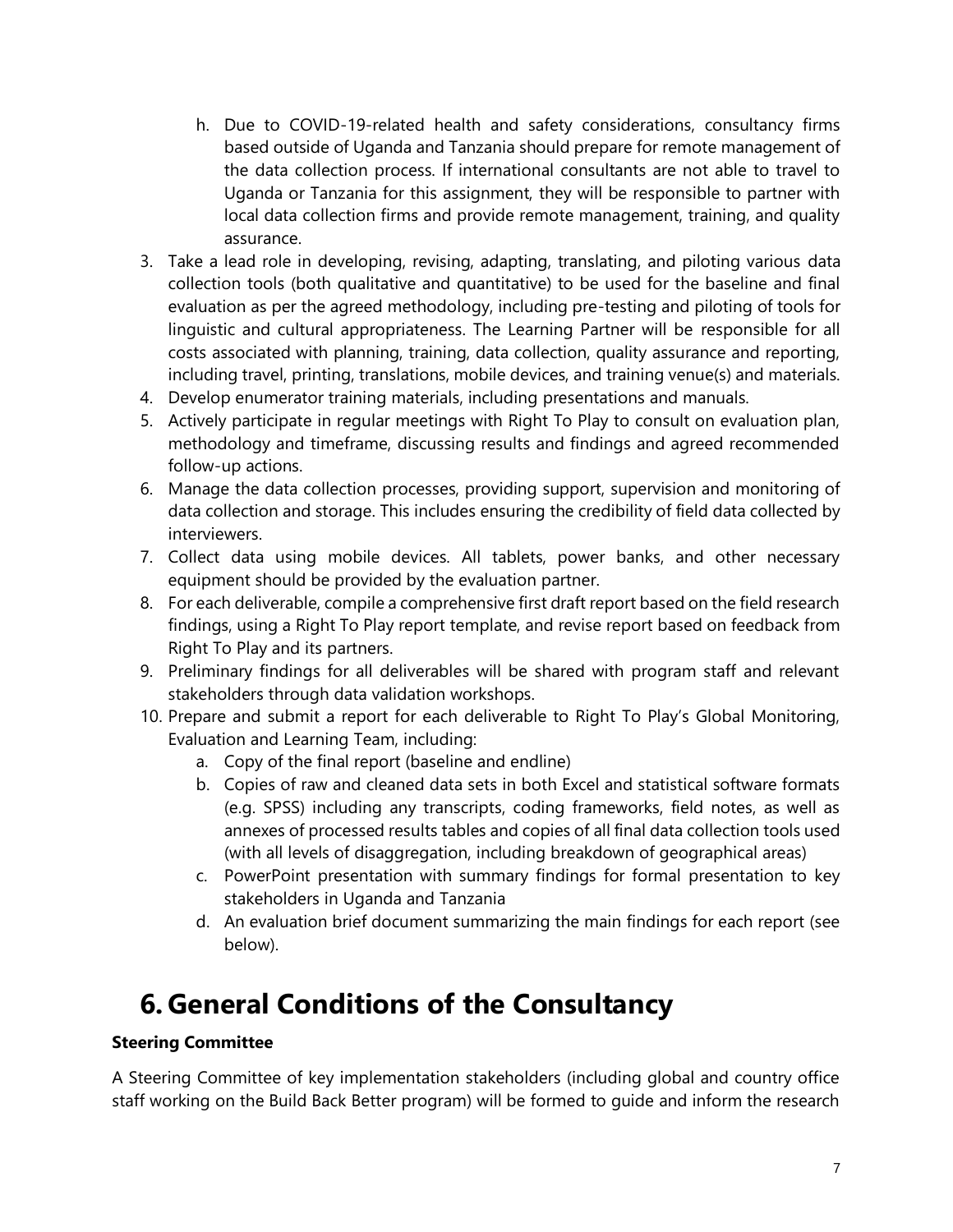process. They will help to inform the relevance and appropriateness of the evaluation design framework, the data collection tools, and the analytical framework. They will also help to ensure that the research planning and data collection processes are sound, culturally appropriate, and contextually relevant to Right To Play's programmatic needs and to the needs of all relevant stakeholders (i.e. beneficiaries, community members and partners).

### **Consultancy Expectations:**

The selected consultant/Learning Partner is expected to complete all the deliverables outlined in Section 5. Throughout each phase, the Learning Partner will be expected to maintain regular communication with the steering committee to provide progress updates.

All materials, processes, methodologies, reports, plans and other works provided to the consultancy firm or developed by the consultancy firm on behalf of Right To Play remain the property of Right To Play. All data must be stored in a safe and secure location, allowing full access on the part of Right To Play staff during the evaluation process.

### **7. Key Deliverables and Tentative Timeline**

The Proposal for the full evaluation and Learning Study must be submitted no later than the deadline of **25 April 2022** to **Jessica Best, Monitoring, Evaluation and Learning Manager** at: **[jbest@righttoplay.com](mailto:jbest@righttoplay.com)**.

All questions or clarifications regarding this RFP must be in writing and submitted to [jbest@righttoplay.com](mailto:jbest@righttoplay.com) no later than **4 April 2022**. Questions and requests for clarification, and responses thereto, will be circulated to all RFP recipients who have indicated interest in this RFP.

| <b>Deliverable</b>                                                       | <b>Key Points</b>                                                                                                                                                                           | <b>Deadline</b>  |  |  |
|--------------------------------------------------------------------------|---------------------------------------------------------------------------------------------------------------------------------------------------------------------------------------------|------------------|--|--|
| Contract award date                                                      | RTP signs contract with selected evaluator/firm                                                                                                                                             | w/c 16 May 2022  |  |  |
| <b>Baseline</b>                                                          |                                                                                                                                                                                             |                  |  |  |
| Training of data collectors,<br>piloting of tools and data<br>collection | Data collectors training agenda<br>٠<br>Final data collection instruments and<br>$\bullet$<br>translations (revised following pilot during<br>training)<br>Data collectors' training report | June 2022        |  |  |
| Data Collected, Submitted<br>and Analysed                                | Cleaned, raw data shared with RTP                                                                                                                                                           | <b>July 2022</b> |  |  |
| Results validation                                                       | RTP facilitate validation workshop with in-country<br>stakeholders in Uganda and Tanzania                                                                                                   | <b>July 2022</b> |  |  |

### **Timeline following awarding of contract**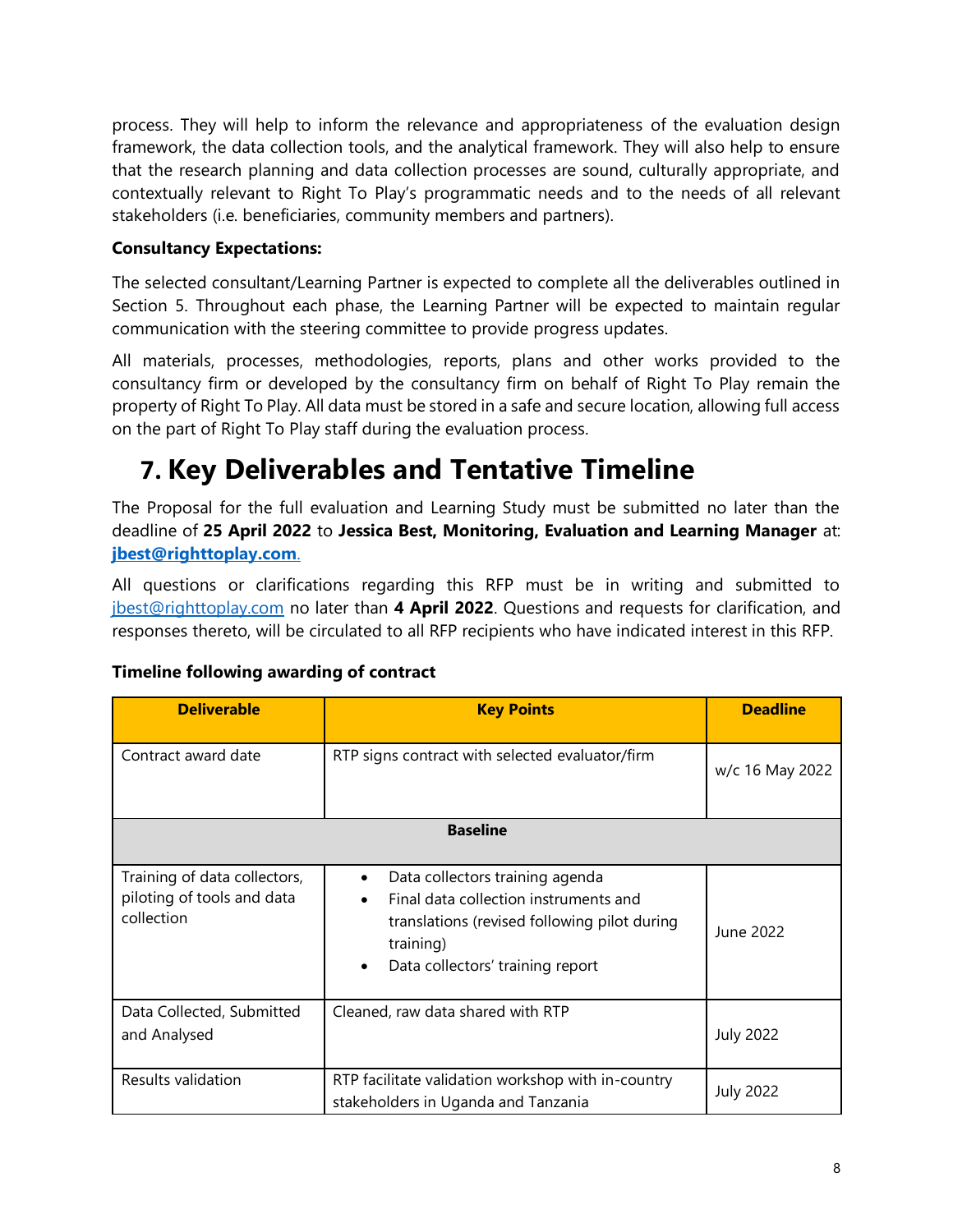| Learning Partner submits<br>draft baseline report                        | RTP receive and reviews draft report                                                                                                                                      | August 2022       |  |  |
|--------------------------------------------------------------------------|---------------------------------------------------------------------------------------------------------------------------------------------------------------------------|-------------------|--|--|
| <b>Final Baseline Report</b>                                             | RTP receive and approves final baseline report                                                                                                                            | August 2022       |  |  |
| Dissemination and learning                                               | RTP and key stakeholders participate in an evaluation<br>dissemination and learning workshops                                                                             | August 2022       |  |  |
| <b>Final Evaluation</b>                                                  |                                                                                                                                                                           |                   |  |  |
| Training of data collectors,<br>piloting of tools and data<br>collection | Data collectors training agenda<br>Final data collection instruments and<br>translations (revised following pilot during<br>training)<br>Data collectors' training report | February 2023     |  |  |
| Data Collected, Submitted<br>and Analysed                                | Cleaned, raw data shared with RTP                                                                                                                                         | February 2023     |  |  |
| Results validation                                                       | RTP facilitate validation workshop with in-country<br>stakeholders in Uganda and Tanzania                                                                                 | <b>March 2023</b> |  |  |
| Learning Partner submits<br>draft final evaluation report                | RTP receive and reviews draft report                                                                                                                                      | <b>March 2023</b> |  |  |
| <b>Final Evaluation Report</b>                                           | RTP receive and approves final evaluation report                                                                                                                          | <b>March 2023</b> |  |  |
| Dissemination and learning                                               | RTP and key stakeholders participate in an evaluation<br>dissemination and learning workshop                                                                              | <b>March 2023</b> |  |  |

# **8. Proposed Budget and Payment Schedule**

Consultants are asked to provide a draft financial proposal along with their technical proposal for consideration. Right To Play offers competitive consultancy rates in keeping with market value and international NGO standards. Offers of over **CAD 160,000** for the entire contract will not be reviewed.

- o First payment: After signing of contract agreement with Right To Play (10%)
- o Second payment: Submission of final inception report and translated data collection instruments (30%)
- o Third payment: Submission of draft baseline report (30%)
- o Final payment: Submission of final evaluation report and PowerPoint presentations approved by Right To Play (30%)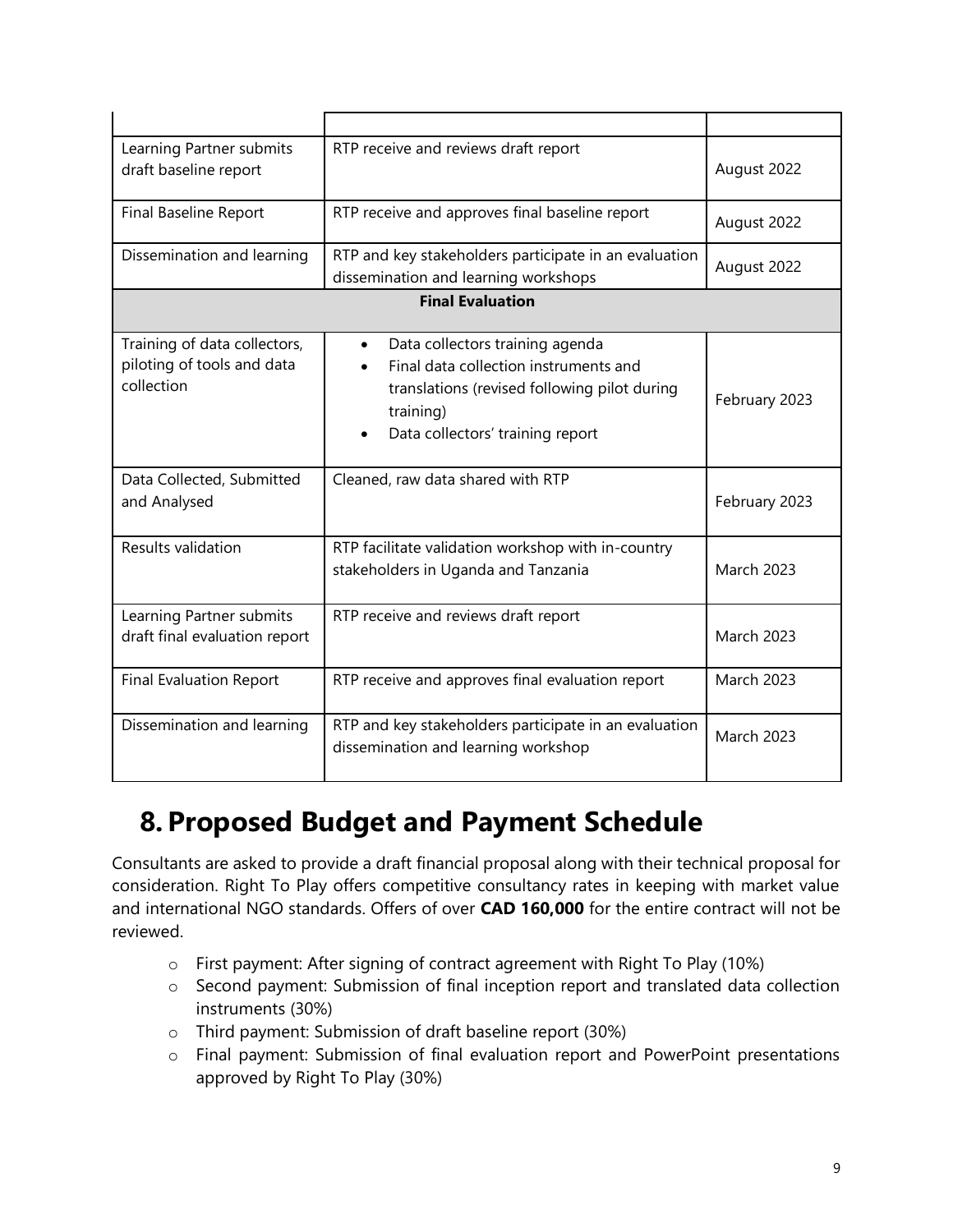RTP payment cycle is net 30 days upon receipt of deliverables, goods/services, inspection and acceptance of goods/services as in compliance with the terms of the award and receipt of vendor invoice. Full cooperation with RTP in meeting the terms and conditions of payment will be given the highest consideration.

# **9. Qualifications**

A consultancy firm/ group with 7-15 years of experience in the research and/or evaluation field, including experience in quantitative and qualitative data collection, analyzing quantitative and qualitative data, and report writing.

Extensive experience creating measurement frameworks, refining indicators, and creating measurement tools for education-focused programs.

- Extensive experience managing and designing evaluation studies in diverse contexts (e.g. within multi-country contexts, with children and young people, in remote settings).
- Extensive experience in education programming.
- Experience in behavioral change measurement.
- Experience using participatory and gender-responsive techniques in data collection.
- Ability to abide by Right To Play's child protection and child safeguarding policies.
- Extensive experience following OECD-DAC principles for evaluation and measurement.
- Ability to travel to and within Uganda and Tanzania in support of the study as required.
- Existing network of local data collection firms in Uganda and Tanzania to conduct data collection.
- Applicants should have a relevant degree in social sciences, international development, statistical sciences, or another related field.
- Excellent skills and experience with data analysis using statistical computing tools (Excel, SPSS, STATA, NVIVO).
- Excellent working proficiency in English, Kiswahili and other local languages preferred.

# **10. Proposal Application Submission**

Interested organizations are requested to submit proposals including the following documents:

- Cover letter
- A detailed Technical Proposal, clearly demonstrating a thorough understanding of these Terms of Reference and with specific focus addressing the purpose and objectives of the assignment, methodology to be used and suggested sampling criteria (max. 8 pages). Please note that the proposal should outline the approach to the entire evaluation cycle.
- Financial Proposal: Detailed budget breakdown based on expected daily rates and initial work plan (in CAD)
- Additional attachments should include:
	- o Initial draft of the proposed work plan in Gantt chart style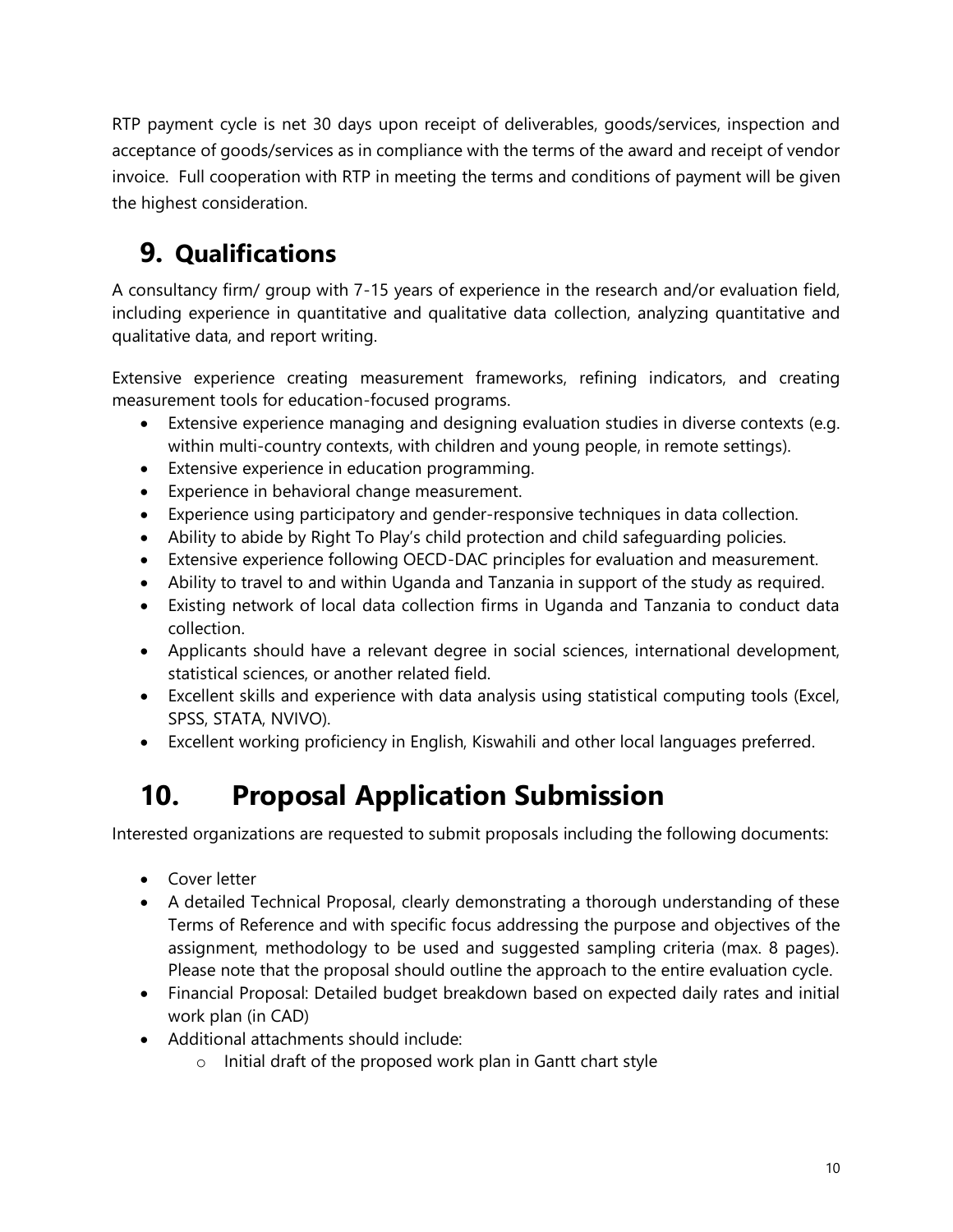- o A Capabilities Statement of the firm, organization or group, highlighting previous experience and expertise in areas listed in the "Qualifications" section detailed in the above section
- o CVs of any key team members who will be part of the evaluation team, clearly stating their roles and responsibilities
- o Proposed governance structure, including management of local study teams, coordination of field work, and quality assurance process
- o Two writing samples, ideally reports the firm, organization or group has lead authorship on

The proposals must be prepared in two separate volumes: i. Technical Proposal; and ii. Financial Proposal. The technical and financial proposal must be kept separate. Technical proposals must not make reference to pricing data in order to be evaluated strictly on the basis of technical merit.

### **1. Technical Proposal Requirements/ Proposed Plan and Approach**

The Technical Proposal should describe how the offeror intends to carry out the activities set out in the Terms of Reference. The proposal should be concise, specific, complete, and demonstrate a clear understanding of the work to be undertaken and the responsibilities of all parties involved. It must demonstrate the offeror's eligibility, as well as their capabilities and expertise in conducting each step of the activity. The Technical Proposal should not exceed eight (8) pages.

Offerors should include only information necessary to provide a clear understanding of the proposed action and the justification for it. Greater detail than necessary, as well as insufficient detail, may detract from a proposal's clarity. Please assume that the reader is not familiar with the particular context in which the project will be implemented. The use of jargon and acronyms should be minimized as much as possible. If acronyms or abbreviations are used, please include a separate page explaining the terms.

### **2. Financial Proposal Requirements**

Financial proposals should meet the following requirements:

- 4. The offeror should submit their most competitive and complete financial proposal, including a fixed unit cost and total cost proposal for completion of works as described in the Terms of Reference.
- 5. All costs must be stated in Canadian Dollars (CAD).
- 6. A fixed price must be provided for each category of deliverable, each of which will be considered a fixed price budget for that specific segment of work. The price of the subcontract to be awarded will be an all-inclusive fixed price. No profit, fee or additional costs can be included after the award. All items and services must be clearly labeled and included in the total offered price.
- 7. The offered price must include comprehensive insurance, shipping and handling charges, and state INCOTERM, if any.
- 8. Please indicate all prices exclusive of VAT, Excise or other taxes.
- 9. The offeror should submit a financial proposal budget narrative.

A detailed budget narrative that justifies the costs as appropriate and necessary for the successful completion of proposed activities should be attached to the budget. The budget narrative should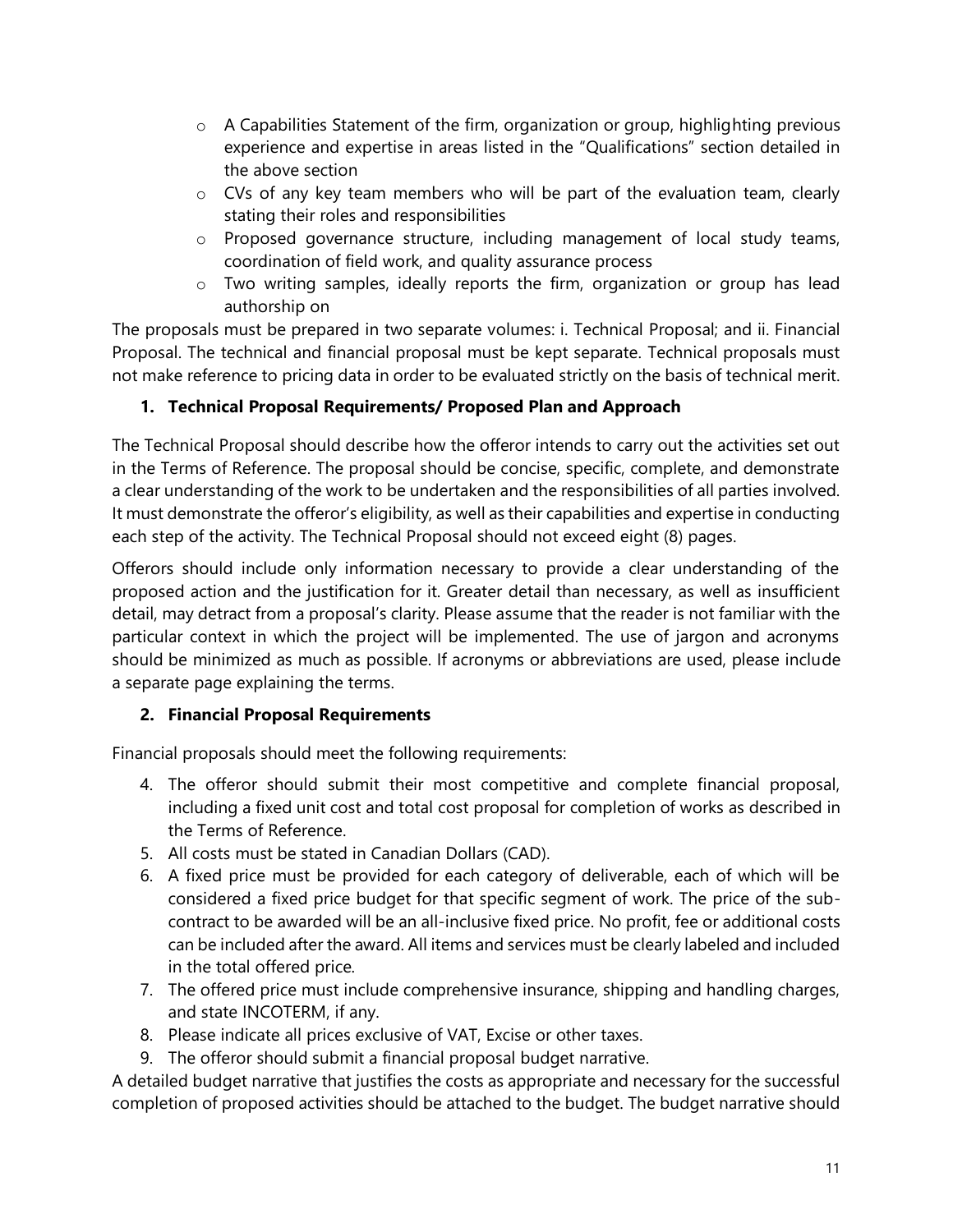clearly describe the project and cost assumptions. All proposed costs must be directly applicable to performing the work under the award and budgeted amounts should not exceed the market cost/ value of an item or service.

The budget narrative should be of sufficient detail so that someone unfamiliar with the offeror or the planned activities could review and adequately understand and grasp the assumptions, reasonableness and calculation method used.

The budget narrative must be prepared using Microsoft Excel. Supporting information must be provided in adequate detail for conducting a comprehensive analysis.

### **3. Capabilities and Past Performance**

The offeror must submit a Capabilities Statement along with documentary evidence of past performance. The Capabilities Statement should not exceed five (5) pages in length and will be used to evaluate the offeror's organizational, financial, and technical capacity, in relation to the Terms of Reference. The Capabilities Statement must include but is not limited to: size of the agency, financial resources available to complete this work, staffing competencies and capabilities, experience performing similar work with other donor organizations, and a company profile and/ or brochure.

Offerors which are firms and not individuals must include in the Capabilities Statement that they have the financial viability and resources to complete the proposed activities within the period of performance and under the terms of payment outlined below. RTP reserves the right to request and review the latest financial statements and audit reports of the offeror as part of the basis of the award.

### **4. Other Requirements**

Please provide other requirements such as business registration information (copy of registration or incorporation etc.), applicable trade license or equivalent, company tax registration or equivalent, institutional brochures, publications, financial audit statements, etc.

# **11. Evaluation Criteria**

RTP intends to issue a fixed price purchase order/ sub-contract to the offeror(s) who best meet the criteria specified in this RFP and are determined to be responsible and eligible sub-contractor to provide the required goods/services.

Proposals will be evaluated first to ensure that they meet all mandatory requirements. To quality for review, a proposal must include all documentation as listed. Proposals that fail to meet these requirements will receive no further consideration.

Eligible proposals will be evaluated and ranked by a committee on a technical basis according to the criteria below. Those proposals that are considered to be technically acceptable shall then be evaluated in terms of cost.

For the purpose of selection, the evaluation will be based on the following weighted point scale (totaling 100 points) of the proposal in its entirety, including, but not limited to, the following: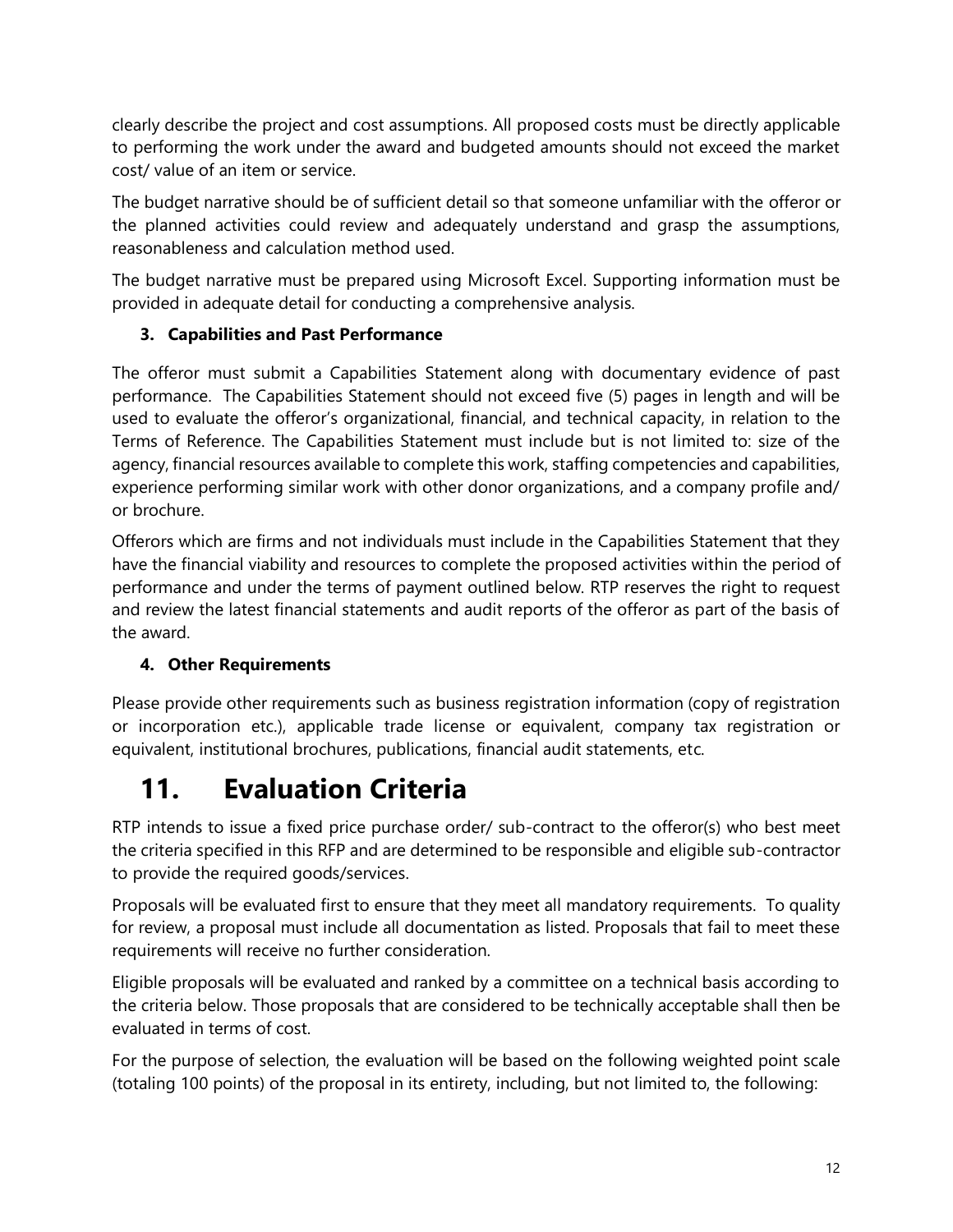| No.            | <b>Criteria</b>                                                                                                                                                                                                                                                                                               | <b>Points</b> |
|----------------|---------------------------------------------------------------------------------------------------------------------------------------------------------------------------------------------------------------------------------------------------------------------------------------------------------------|---------------|
|                | Technical Approach, Methodology and Implementation plan<br>Comprehensiveness of proposal approach. Clarity and appropriateness<br>of proposed activity.<br>Implementation plan and proposed timeline are realistic and include<br>all proposed elements of activity.<br>Responsiveness to Terms of Reference. | 40            |
| 2              | <b>Capabilities and Past Performance</b><br>Organizational, financial and technical capabilities and resources to<br>implement this work.<br>Previous successful experience implementing similar activities.                                                                                                  | 20            |
| 3              | <b>Proposed Costs</b><br>1. Reasonableness of proposed budget based on scope of activities<br>proposed.<br>Summary budget, detailed budget, and budget notes included.<br>2.<br>Comparative lowest price.<br>3.                                                                                               | 30            |
| $\overline{4}$ | <b>Deliverable timeframe</b>                                                                                                                                                                                                                                                                                  | 10            |
|                | Total                                                                                                                                                                                                                                                                                                         | 100           |

### **12. Terms of Award**

This document is a request for proposals only, and in no way obligates RTP or its donor to make any award. Please be advised that under a fixed price contract the work must be completed within the specified total price. Any expenses incurred in excess of the agreed upon amount in the subcontract will be the responsibility of the sub-contractor and not that of RTP or its donor. Therefore, the offeror is duly advised to provide its most competitive and realistic proposal to cover all foreseeable expenses related to provide requested goods/services.

All deliverables produced under the future award/ sub-contract shall be considered the property of RTP. RTP may choose to award a PO/ sub-contract for part of the activities in the RFP. RTP may choose to award a PO/ sub-contract to more than one offeror for specific parts of the activities in the RFP.

The Offeror's technical and cost proposals must remain valid for not less than 120 calendar days after the deadline specified above. Proposals must be signed by an official authorized to bind the offeror to its provisions.

### **Language**

The proposal, as well as correspondence and related documents should be in English.

### **Negotiations**